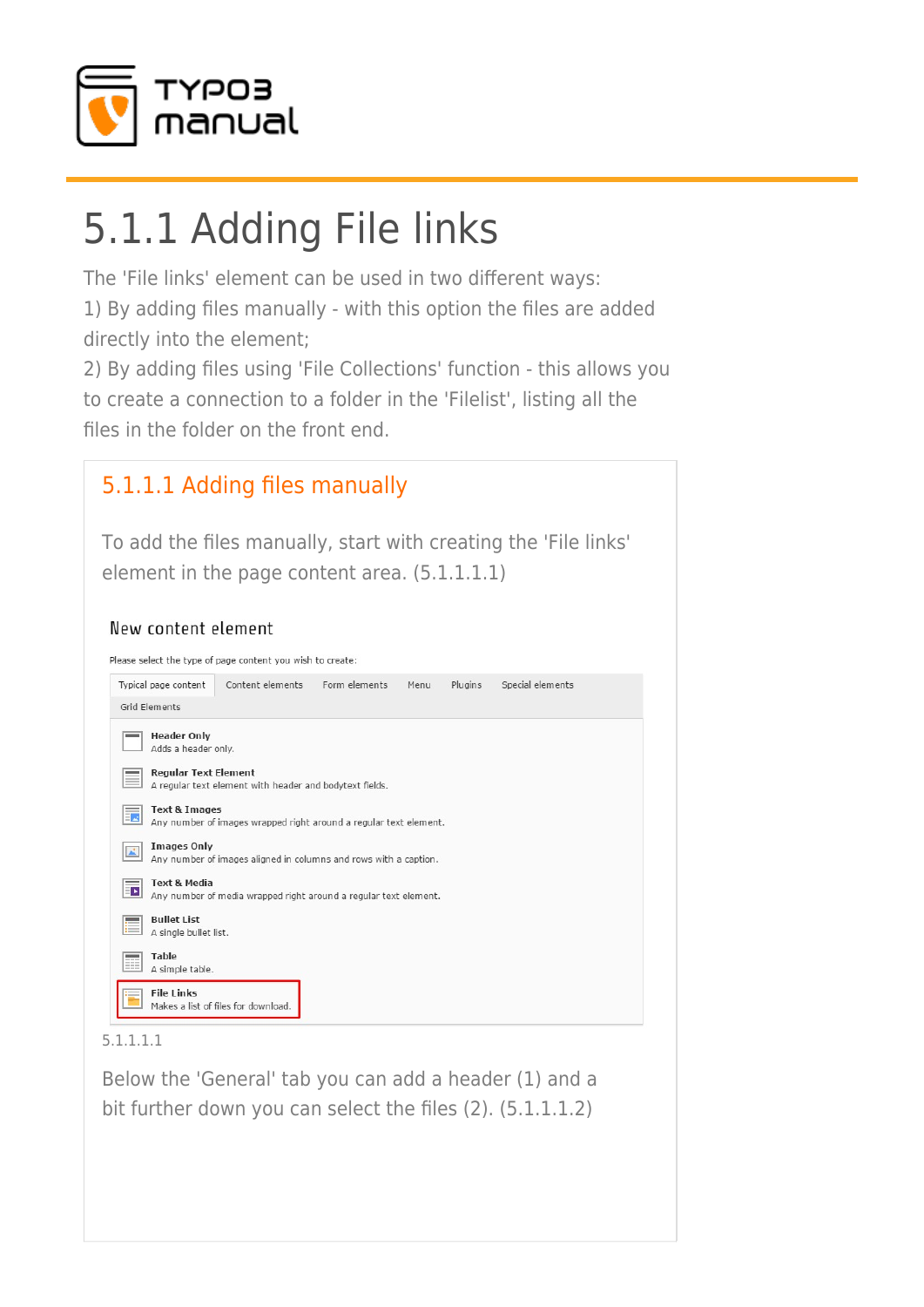| $\boxed{\mathbb{Z}}$ Save $\boxed{\star}$<br>× |                                             | $\mathbb{E}^{\bullet}$<br>☆                       |
|------------------------------------------------|---------------------------------------------|---------------------------------------------------|
| General<br>Appearance<br>Access                | Categories<br>Notes<br><b>Grid Elements</b> |                                                   |
| <b>Content Element</b><br>Type                 | Column                                      |                                                   |
| $\blacksquare$<br>File Links                   | Content<br>$\check{~}$<br>v                 |                                                   |
| Headlines<br>Header                            |                                             |                                                   |
| 1                                              |                                             | $\boxed{\triangleq}$                              |
| Type                                           | Alignment                                   |                                                   |
| Default<br>v                                   | Default<br>v                                |                                                   |
| Link                                           |                                             |                                                   |
|                                                |                                             | $\mathcal{C}_{\mathcal{O}}$<br>હ8ુ                |
| Subheader                                      |                                             |                                                   |
|                                                |                                             |                                                   |
| Files                                          |                                             |                                                   |
| Select single files                            |                                             |                                                   |
| $\Box$ Add file $\boxed{2}$                    |                                             |                                                   |
| <b>Select file collections</b>                 |                                             |                                                   |
| Q<br>Find records                              |                                             |                                                   |
|                                                |                                             | $\overline{\blacktriangle}$<br>$\hfill \Box$<br>▲ |
|                                                |                                             |                                                   |

### 5.1.1.1.2

When clicking the 'Add file' button, the 'Filelist' opens in a popup window. Here you can select a single file by clicking the title, or you can add multiple files by using the checkbox on the right hand side of each file (1) and the 'Import selection' button above (2) (5.1.1.1.3)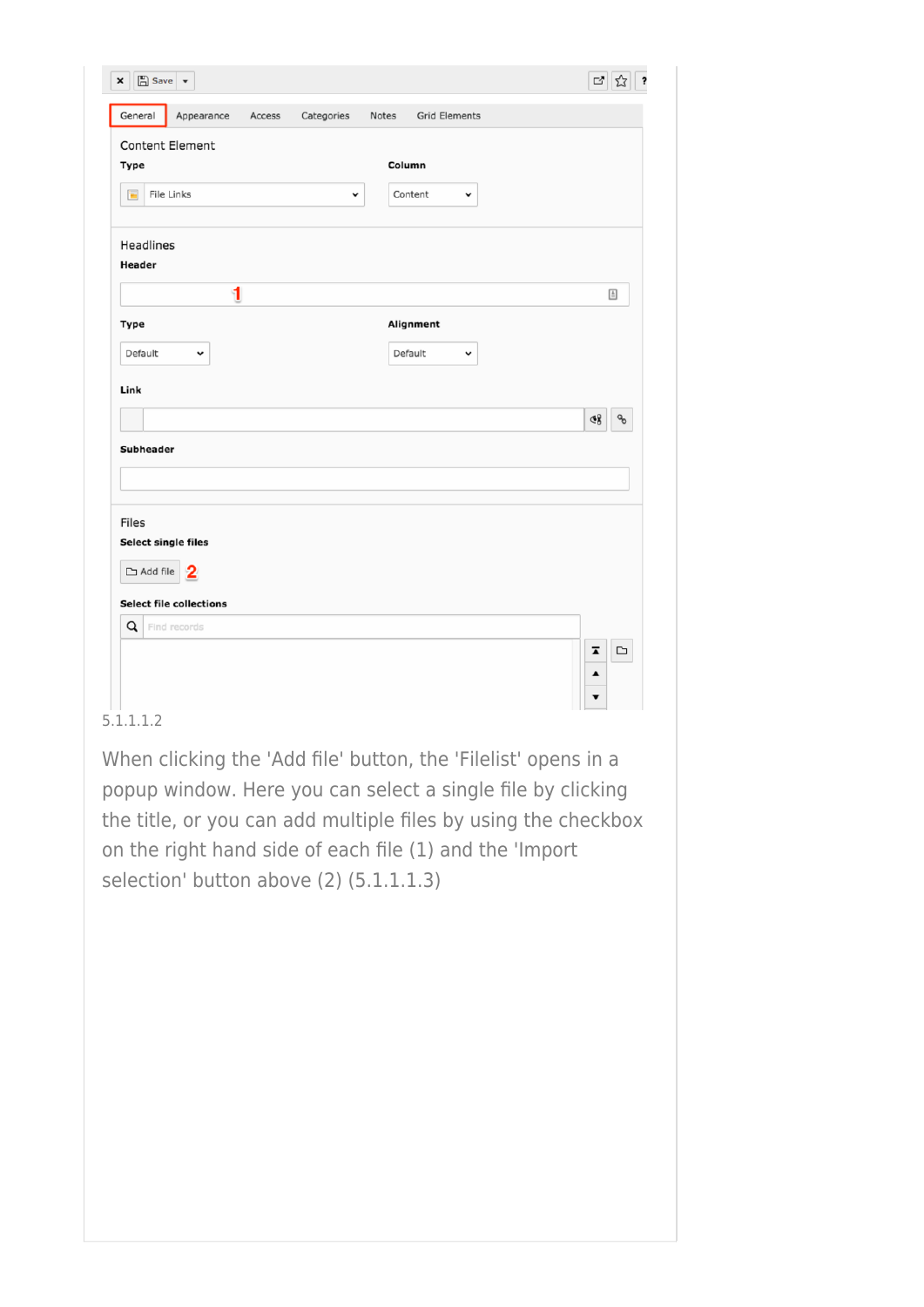| $\bullet\bullet\bullet$                                                                | File selector                                                                                      |        |
|----------------------------------------------------------------------------------------|----------------------------------------------------------------------------------------------------|--------|
|                                                                                        | 13. www.typo3manual.com/typo3/index.php?route=%2Fwizard%2Frecord%2Fbrowse&token=e8a9a5e9d8baca0478 |        |
| <b>Folder Tree:</b>                                                                    | Files 4:                                                                                           |        |
| $\overline{\phantom{a}}$ $\overline{\phantom{a}}$ Files<br>documents<br>-- 1<br>images |                                                                                                    | Search |
|                                                                                        | Display thumbnails<br>$\omega$                                                                     |        |
|                                                                                        | //user_upload/Demo_folder/documents/                                                               | 最<br>霹 |
|                                                                                        | L Manual_Language_layers_EN.pdf<br>i<br>$\ddot{}$                                                  |        |
|                                                                                        | Sannan<br>Peranti<br>大臣                                                                            | 1      |
|                                                                                        | L Manual_SEO_Basics_EN.pdf<br>i.<br>$\ddot{}$                                                      | ✔      |
|                                                                                        |                                                                                                    |        |
|                                                                                        | i.<br>Manual_TYPO3_EN_ver_4.5.1.pdf<br>$\ddot{}$                                                   | ✔      |
|                                                                                        |                                                                                                    |        |
|                                                                                        | i<br>Manual_TYPO3_EN_ver_4.5.pdf<br>$\ddot{}$                                                      | о      |
|                                                                                        |                                                                                                    |        |

### 5.1.1.1.3

Each added file can now be seen in the element, containing icons to hide/un-hide, delete and move (1). They also contain a 'Title' (2) and a 'Description' (3) field, where you can add text. If the field data has been added in 'Filelist' this will automatically appear in the fields. Use the check box to open the field to make changes. (5.1.1.1.4)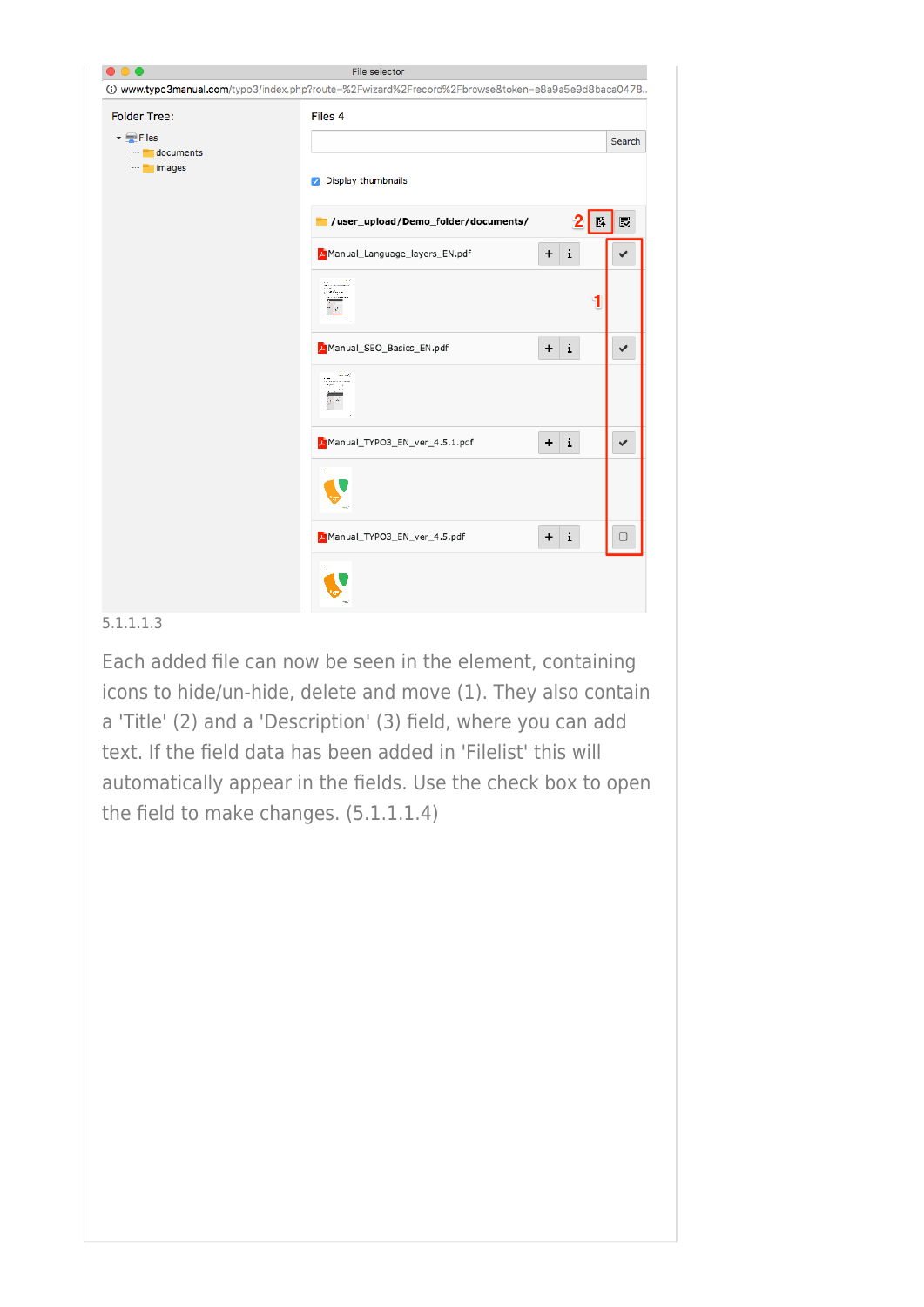| Select single files<br>$\Box$ Add file                                                                                   |                                           |
|--------------------------------------------------------------------------------------------------------------------------|-------------------------------------------|
| $\frac{\partial \mathcal{L}_1}{\partial \mathcal{L}_2}$ where $\alpha$<br>Manual_Language_layers_EN.pdf<br>Filename<br>Ħ | 1 ● 8<br>$\equiv$                         |
| File Metadata                                                                                                            |                                           |
| <b>Title</b>                                                                                                             | <b>Description (Caption)</b>              |
| Set element specific value (No default)                                                                                  | √ Set element specific value (No default) |
| 2                                                                                                                        | 3                                         |
| ÷<br>Manual_SEO_Basics_EN.pdf<br>Filename                                                                                | $\bullet$ $\mathbb{D}$<br>$\equiv$        |
| File Metadata<br><b>Title</b>                                                                                            | <b>Description (Caption)</b>              |
|                                                                                                                          |                                           |
| Set element specific value (No default)                                                                                  | Set element specific value (No default)   |

### 5.1.1.1.4

Further down on the 'General' tab, there are settings to select sorting order and foremost, have the documents open in a new window. Use the drop-down menu to select 'New window'. (5.1.1.1.5)

| <b>Select file collections</b> | $\overline{\blacktriangle}$<br>$\blacktriangle$ | ▭ |
|--------------------------------|-------------------------------------------------|---|
|                                | ▼                                               |   |
|                                | $\overline{\mathbf{r}}$<br>$\bar{\boxplus}$     |   |
| File collection                |                                                 |   |
| <b>Sort Filelist:</b>          | Target:                                         |   |
| none<br>$\check{ }$            | √                                               |   |

### 5.1.1.1.5

At the bottom of the 'General' tab you will find settings for having the file size (1) automatically appearing on the front end, as well as if the description (2) should be shown. Here is also where you can set the layout, to have only text link, text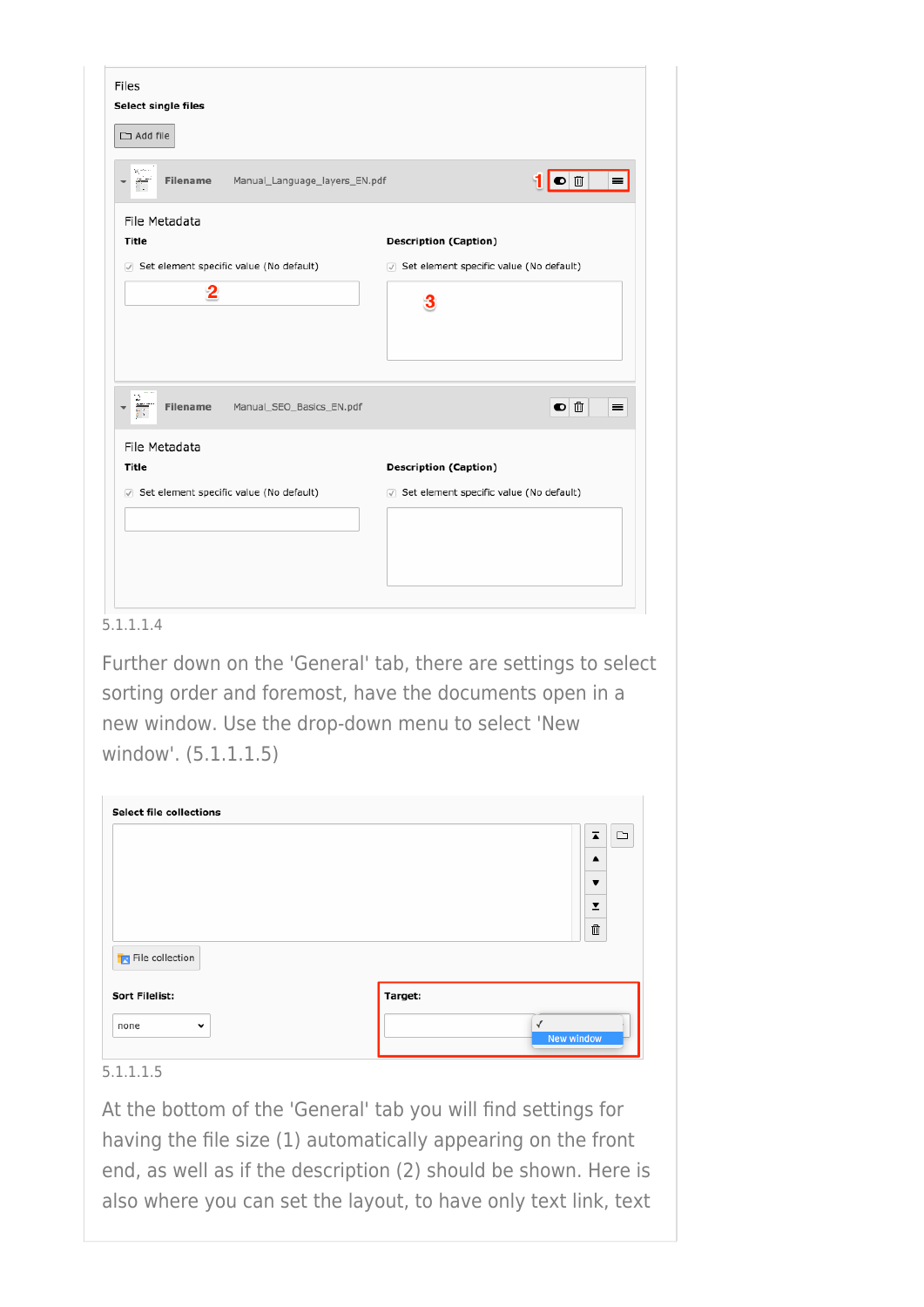link and file type icon or text link and thumbnail image. (5.1.1.1.6)

| <b>Display File Size Information</b> | <b>Display description</b> | Display file/icon/thumbnail |             |
|--------------------------------------|----------------------------|-----------------------------|-------------|
| Enabled                              | $\Box$ Enabled $2$         | Only file name 3            | $\check{ }$ |

### [5.1.1.2 Adding files through 'File collections'](#page--1-0)

To add files using the File collections, you will need a separate 'Folder' page in the page tree. Make sure you are in 'List' module in the left hand menu and standing on the folder page. To create the first file collection item, click the icon shown in the image. This is only done for the first item, if non exist already. (5.1.1.2.1)

In the list, select 'File collection'. (5.1.1.2.2)

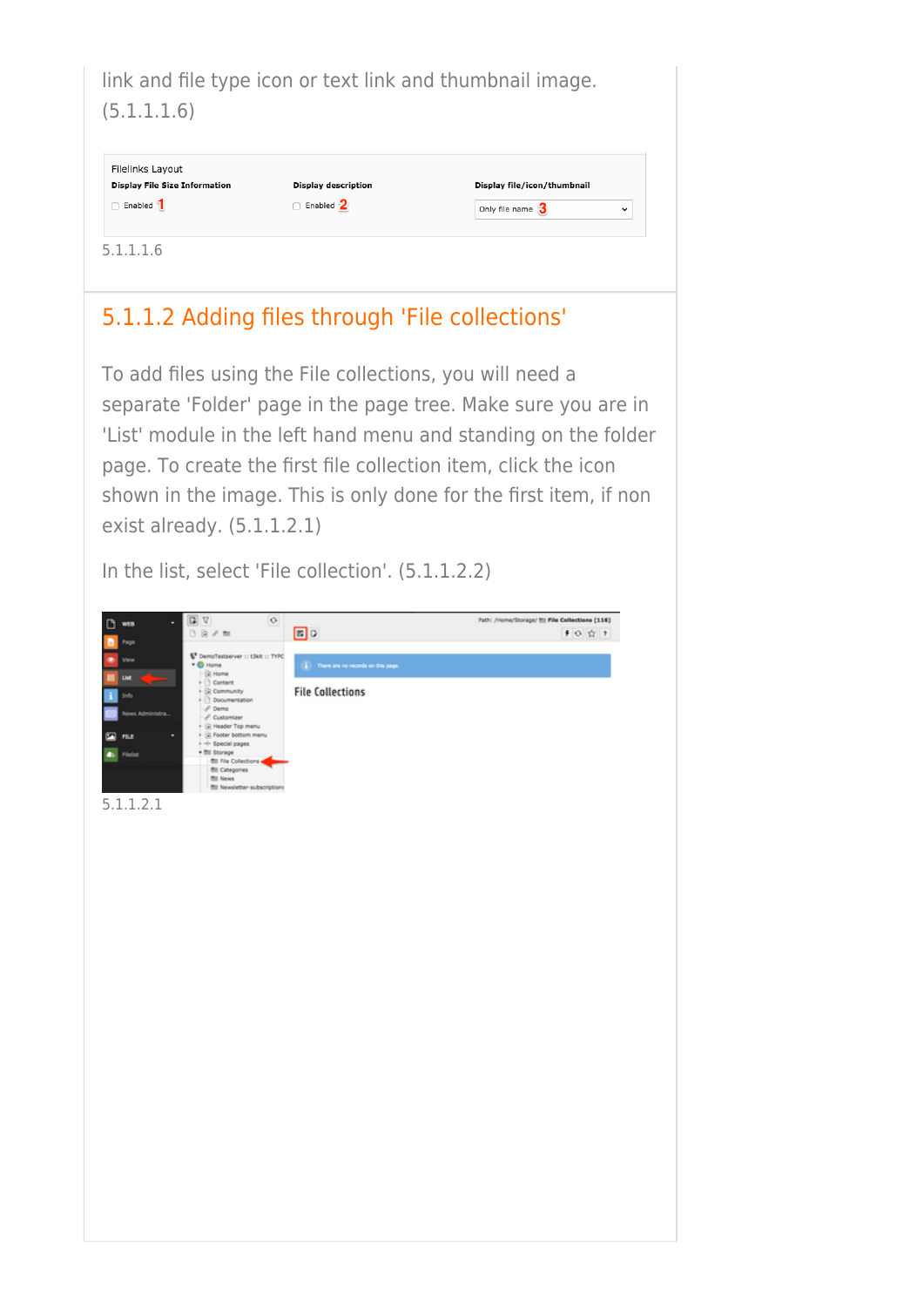

If file collection items already exist in the folder, simply click the 'Add new item' icon. (5.1.1.2.3)

|   | ٠<br><b>WEB</b>  | $\begin{array}{c c c c c} \hline \textbf{G} & \textbf{G} & \textbf{G} \end{array}$<br>$\mathbf{C}$ |                            | Path: /Home/Storage/ File Collections [116]         |
|---|------------------|----------------------------------------------------------------------------------------------------|----------------------------|-----------------------------------------------------|
|   |                  | $\Box\quad \Box\ \theta \ \theta \ \equiv$                                                         | $R$ $Q$                    | 40公?                                                |
|   | Page             |                                                                                                    |                            |                                                     |
| ◉ | View             | DemoTestserver :: t3kit :: TYPC<br>$\bullet$ Home                                                  | <b>File Collections</b>    |                                                     |
|   | List             | A Home<br>i- Content                                                                               |                            |                                                     |
|   | Info             | - Community<br>Documentation                                                                       | File collection $(1)$ >    | $\hat{\phantom{a}}$                                 |
|   | News Administra  | $\mathcal{P}$ Demo<br>& Customizer                                                                 | $+$ Title                  | [Localization] Localize to:                         |
|   | ۰<br><b>FILE</b> | Header Top menu<br>Footer bottom menu<br>$\div$ Special pages                                      | A selection of pdfs<br>TR. | v<br>$\mathbf{i}$<br>ಾ<br>面<br>Default<br>$\bullet$ |
|   | Filelist         | $\overline{\mathbf{v}}$ Storage<br>File Collections                                                | Extended view<br>ø         |                                                     |
|   |                  | Categories                                                                                         | Show clipboard             |                                                     |
|   |                  | News<br>Newsletter-subscriptions                                                                   | <b>D</b> Localization view |                                                     |

### 5.1.1.2.3

Fill out the title of the file collection (1) and then proceed to select the type (2). You can insert a static list of files, use the content from a folder in 'Filelist' or in some cases use a category feature. We will focus on the second option, 'Folder from Storage'. (5.1.1.2.4)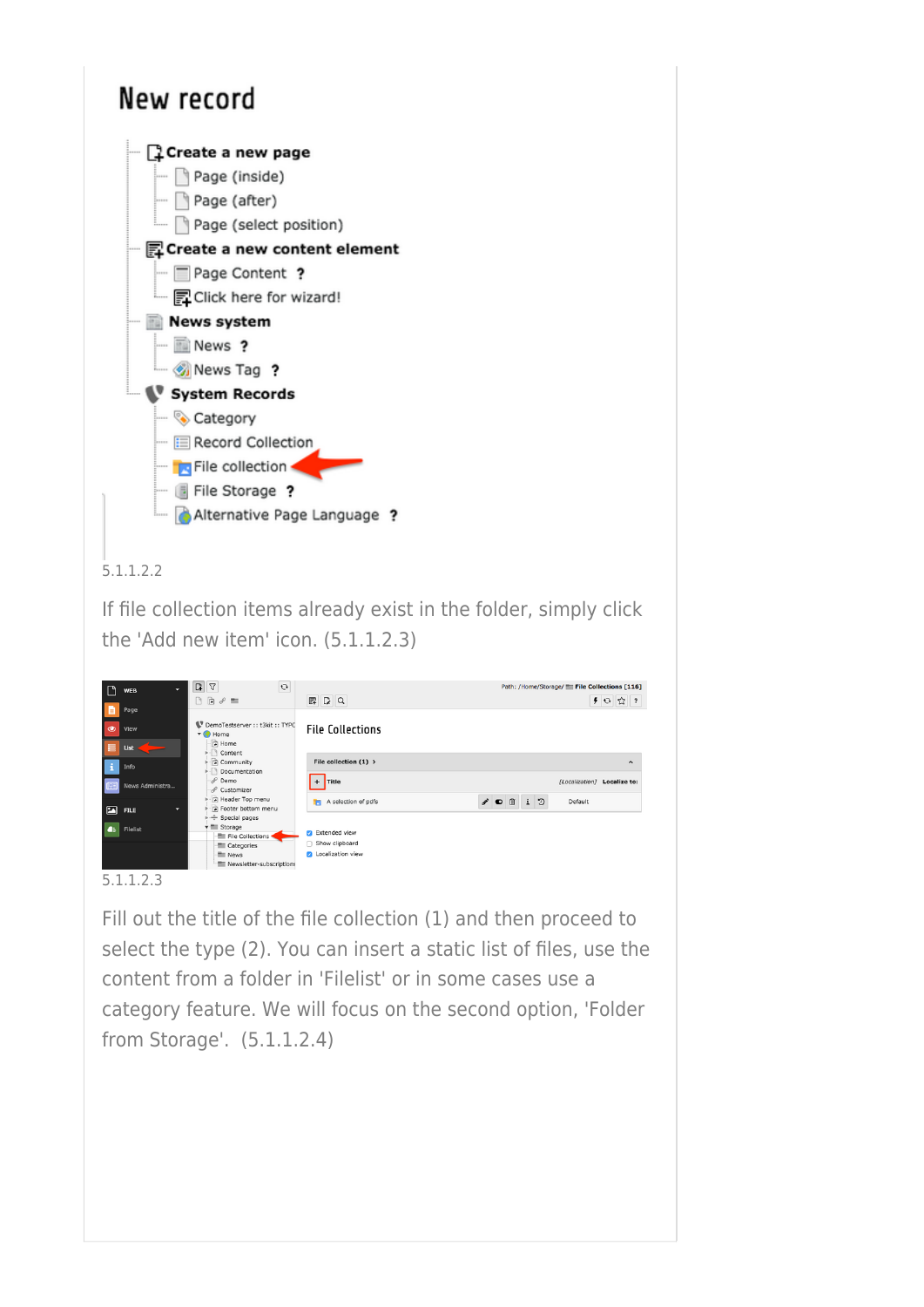| General      | Access                                |   |
|--------------|---------------------------------------|---|
| Type         |                                       |   |
|              | Static selection of files             |   |
|              | $\mathbf{2}$<br>✔ Folder from Storage |   |
|              | Select by category                    |   |
| Title        | Selection of PDFs                     | 国 |
| <b>Files</b> |                                       |   |
|              | □ Create new relation                 |   |

Now select 'File Storage' (1) and choose 'fileadmin' and click 'OK'. Move on to 'Folder' (2) and in the drop-down list select the search path to you folder, then click 'OK'. It is possible to extend the function to include subfolders as well, by checking 'Recursive' (3). Save and close the item. (5.1.1.2.5)

| General          | Access                                 |              |
|------------------|----------------------------------------|--------------|
| Type             |                                        |              |
|                  | Folder from Storage<br>$\check{ }$     |              |
| Title            |                                        |              |
|                  | Selection of PDFs                      | 固            |
| G                | fileadmin/ (auto-created) $\mathbf{v}$ |              |
| Folder           |                                        |              |
|                  | /user_upload/Demo_folder/documents/    | $\checkmark$ |
| <b>Recursive</b> |                                        |              |
| 13               |                                        |              |
|                  |                                        |              |

### 5.1.1.2.5

After creating the file collection item, go to the page where you wish to insert the file listing, and create a 'File links' element. Inside element you can add a 'Header', as shown in previous section (5.1.1.1.2) and the go to the bottom of the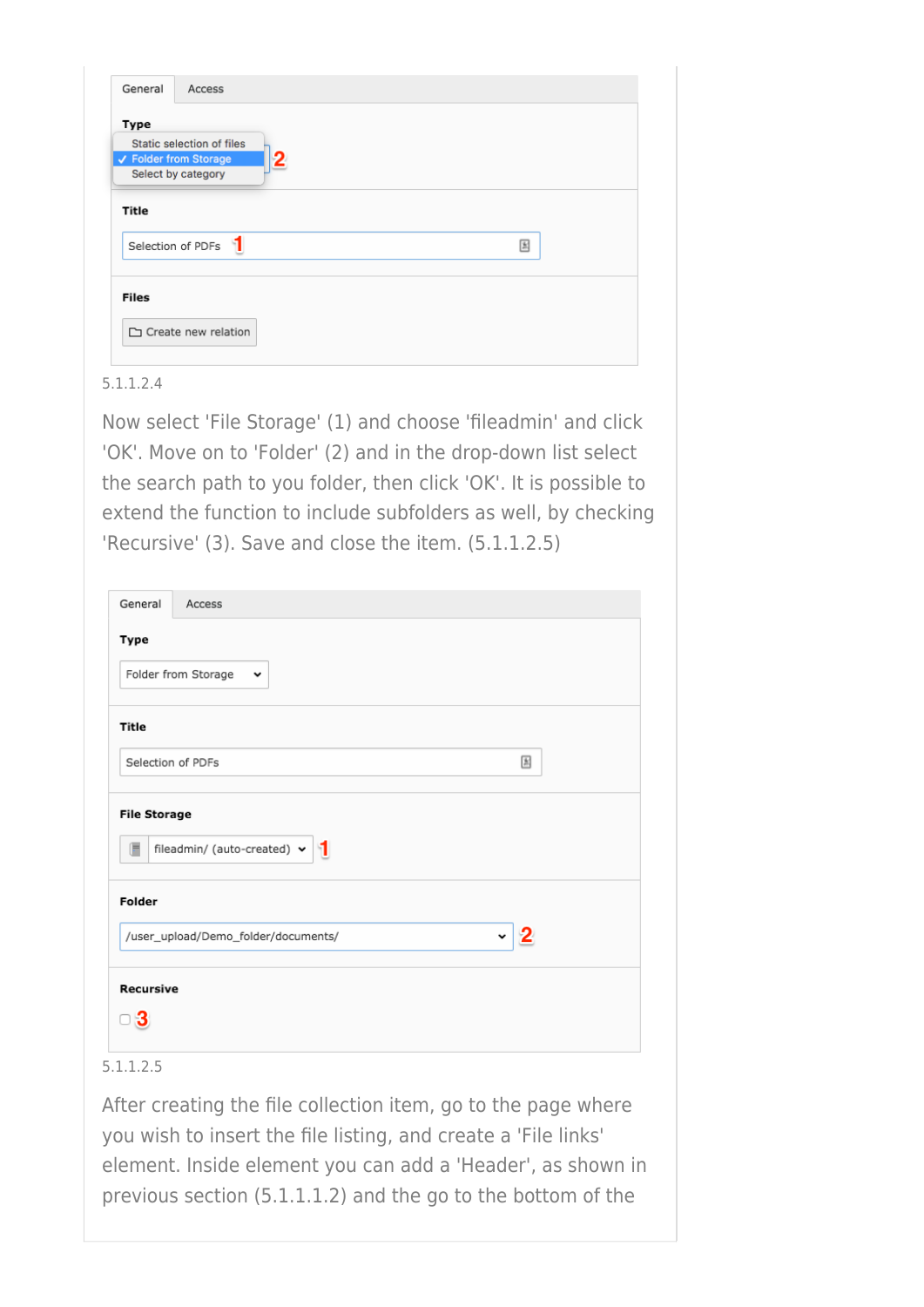| Files<br>Select single files<br>$\Box$ Add file<br><b>Select file collections</b> |        |                                                                                                                             |                            |
|-----------------------------------------------------------------------------------|--------|-----------------------------------------------------------------------------------------------------------------------------|----------------------------|
| Q<br>Find records<br><b>File collection</b>                                       |        |                                                                                                                             | ◘<br>z<br>▲<br>▼<br>Y<br>血 |
| Sort Filelist:<br>none<br>v                                                       |        | Target:                                                                                                                     |                            |
|                                                                                   |        |                                                                                                                             |                            |
|                                                                                   |        | A popup window appears with the page tree. Select the file<br>collections folder and add the file collection item, from the |                            |
|                                                                                   |        | <b>Select Records:</b>                                                                                                      |                            |
| (C) Home<br><sup></sup> ∣े Home                                                   | ▣<br>▣ | <b>File Collections</b>                                                                                                     |                            |
| $\blacktriangleright$ $\blacksquare$ Content<br>→ <b>FCommunity</b>               | ▣<br>▣ | Enter search term                                                                                                           |                            |
| ▶ ···   Documentation                                                             | ▣      | Search levels:                                                                                                              |                            |
| $\mathscr{P}$ Demo<br>$\blacksquare$ $\mathcal{O}$ Customizer                     | ▣<br>▣ | This page<br>Limit:                                                                                                         | v                          |
| i - FHeader Top menu<br>▶ - Footer bottom menu                                    | ▣<br>▣ | 10                                                                                                                          |                            |
| → ÷ Special pages                                                                 | ▣      | Q Search                                                                                                                    |                            |
| ▼ Finderson<br>File Collections                                                   | ▣<br>▣ |                                                                                                                             |                            |
| - Categories<br><b>News</b>                                                       | ▣<br>▣ |                                                                                                                             |                            |
| list. $(5.1.1.2.7)$<br>Page tree:<br><b>Newsletter-subscriptions D</b>            |        | File collection $(1)$ >                                                                                                     | ۸                          |

After the selection is done, the selected item/items will show in the field, as shown in the image below. If you have multiple items, it is possible to mark an item and use the arrows on the right hand side, to move them up and down in the list. To delete an item, mark it in the list and use the trash-can icon.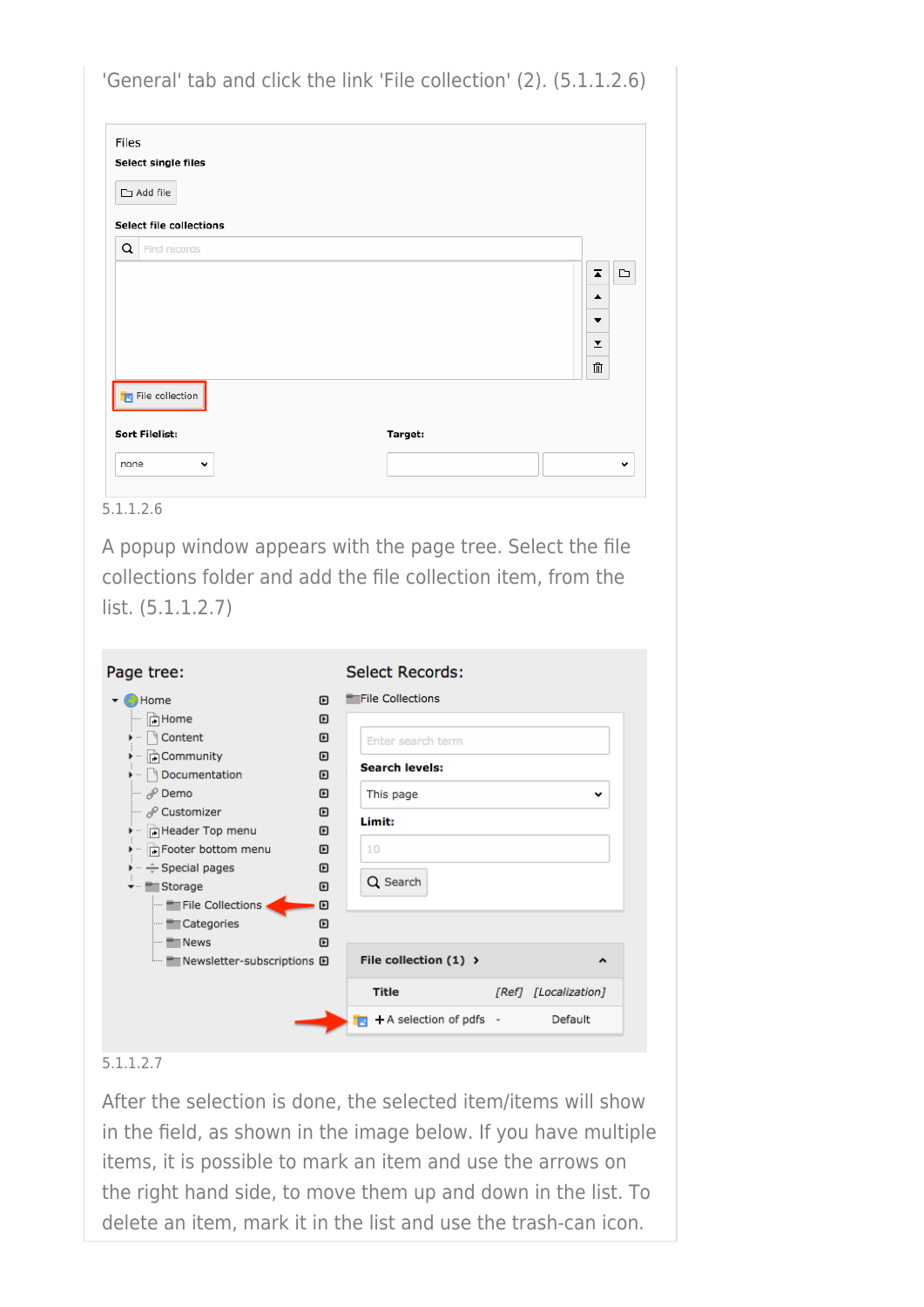| Ā                       | $\Box$ |
|-------------------------|--------|
| ▲                       |        |
| ▼                       |        |
| $\overline{\mathbf{r}}$ |        |
| $\widehat{\mathbb{U}}$  |        |
|                         |        |
|                         |        |
|                         |        |

Below the listing of file collections you can find the 'Target' setting, allowing the files to open in a new window. Use the drop-down menu to select 'New window'. (5.1.1.2.9)

|                          | $\overline{\blacktriangle}$<br>$\Box$ |
|--------------------------|---------------------------------------|
|                          | $\blacktriangle$<br>▼                 |
|                          | ⊻                                     |
|                          | 血                                     |
| <b>T</b> File collection |                                       |
| <b>Sort Filelist:</b>    | Target:                               |
|                          | $\checkmark$                          |

5.1.1.2.9

At the bottom of the 'General' tab you will find settings for having the file size (1) automatically appearing on the front end, as well as if the description (2) should be shown. Here is also where you can set the layout, to have only text link, text link and file type icon or text link and thumbnail image. (5.1.1.2.10)